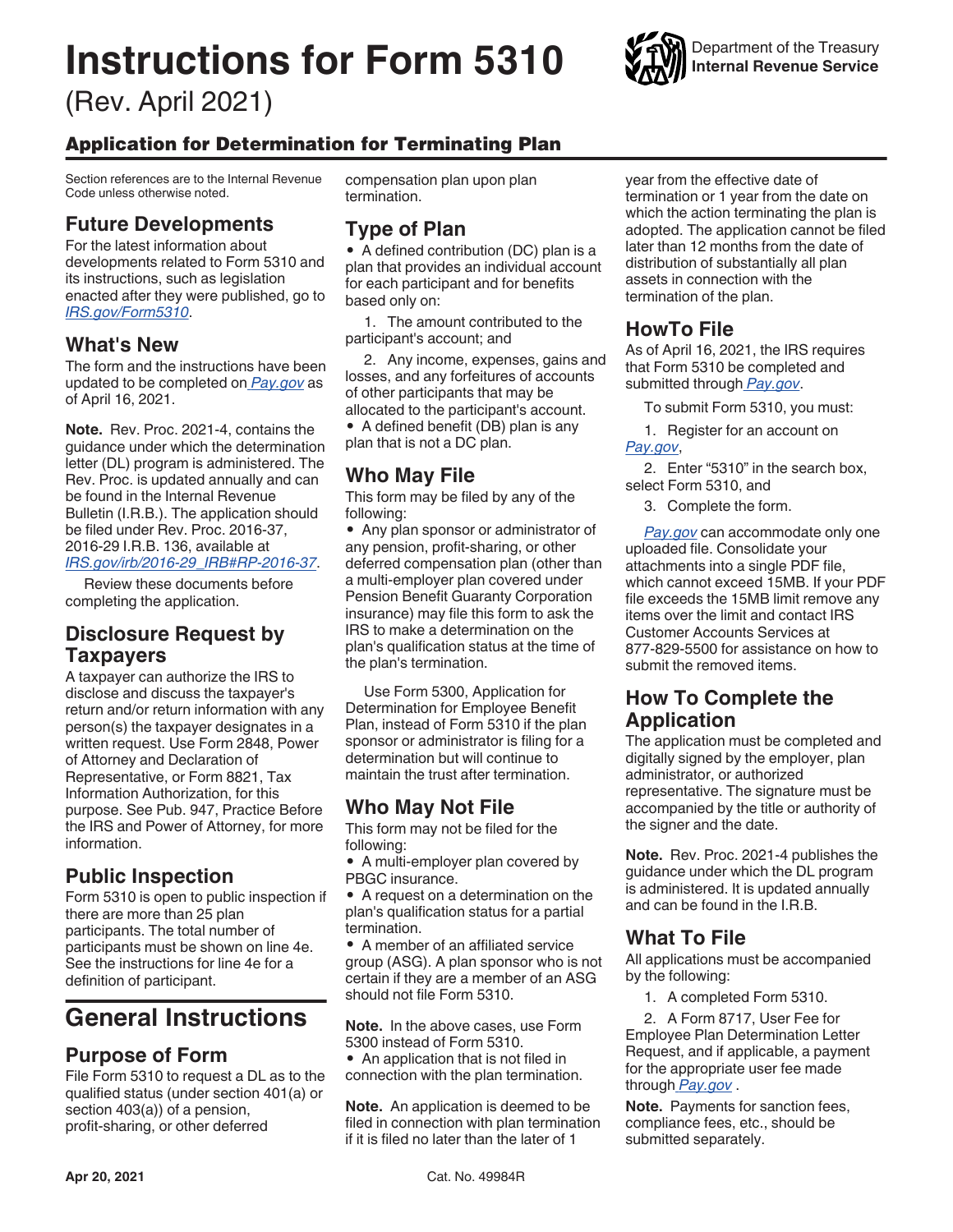3. A copy of the plan's last DL, if applicable.

4. A copy of the opinion or advisory letter for the pre-approved plan, and/or adoption agreement and all required attachments and statements.

5. A copy of all amendments made since the last cumulative list listed on the last DL or plan document, if applicable.

6. A copy of any compliance statement(s) or closing agreement(s) regarding this plan made after the last DL.

7. A statement explaining how the amendments affect or change this plan or any other plan maintained by the employer.

8. Copies of all records of actions taken to terminate the plan.

9. Form 6088, Distributable Benefits From Employee Pension Benefit Plans, for all DB plans or underfunded DC plans.

**Note.** A multiple-employer plan must submit a Form 6088 for each employer who has adopted the plan.

**Note.** A terminating plan generally does not have to be restated. However, the Service has the discretion to request copies of any amendments during its review of a terminating plan. A plan that terminates after the effective date of a change in law, but prior to the date that amendments are otherwise required, must be amended to comply with the applicable provisions of law from the date on which such provisions become effective with respect to the plan. The plan must be amended in connection with the plan termination to comply with those provisions of law that become effective with respect to the plan or before the date of plan termination, including any amendments made after the date of termination that were required in order to obtain a favorable DL. See also the instructions to line 3f.

**Note.** Do not use staples (except to attach the check to Form 8717), paper clips, binders, or sticky notes. Do not punch holes in the documents.

See *Procedural Requirements Checklist* of this form to ensure that your package is complete before submitting it.

# **Specific Instructions**

**Line 1.** Enter the name, address, and telephone number of the plan sponsor/ employer.

A plan sponsor means:

• In the case of a plan that covers the employees of one employer, the employer;

• In the case of a plan sponsored by two or more entities required to be combined under section 414(b), (c), or (m), one of the members participating in the plan; or

• In the case of a plan that covers the employees and/or partner(s) of a partnership, the partnership.

**Note.** The name of the plan sponsor/ employer should be the same name that is used when the Form 5500 series annual return/report is filed for this plan. Line 1a is limited to 70 characters.

**Line 1f.** Enter the 9-digit employer identification number (EIN) assigned to the plan sponsor/employer. This should be the same EIN that is used when the Form 5500 series annual return/report is filed for this plan. For a multiple-employer plan, the EIN should be the same EIN that is used by the participating employer when Form 5500 is filed by the employer.



*Do not use a social security number or the EIN of the trust.*

**Line 1i.** Enter the two digits representing the month the employer's tax year ends.

**Lines 1j through 1m.** If a foreign entity, follow the country's practice for entering the name of the city or town, province/county, and the postal code.

**Line 2.** The contact person will receive copies of all correspondence as authorized in a Form 2848 or Form 8821. Either complete the contact's information on this line, or mark the box and attach a completed Form 2848 or Form 8821.

**Lines 2h through 2k.** If a foreign contact, follow the country's practice for entering the name of the city or town, province/county, and the postal code.

**Line 3b.** A Volume Submitter (VS) plan may, but is not required to contain a provision that authorizes the VS practitioner to amend the plan on behalf of employers who have previously adopted the plan. For purposes of reliance on the advisory letter, the practitioner will no longer have the authority to amend the plan on behalf of the employer as of the date of the adoption of an employer amendment to the plan to incorporate a type of plan not allowable in the VS program or as of the date the Service notifies the practitioner

that the plan is an individually designed plan. See section 15.03 of Rev. Proc. 2011-49, 2011-44 I.R.B. 608, available at *[IRS.gov/irb/2011-44\\_IRB/ar08.html](https://www.irs.gov/irb/2011-44_IRB/ar08.html)*.

**Line 3c.** An individually designed plan is eligible for the 6-year remedial amendment cycle (RAC) if the employer that sponsors the plan and the sponsor of a preapproved M&P or VS plan document jointly executed Form 8905, Certification of Intent To Adopt a Pre-approved Plan, before the end of the plan's 5-year RAC. An individually designed plan is also eligible for the 6-year cycle under certain other circumstances set forth in section 17 of Rev. Proc. 2007-44.

**Line 3f.** Use the table in this line to list all the amendments to the plan that have been adopted during the RAC of the plan in which the application is submitted (the "current cycle" ), other than amendments described in the following paragraph.

Do not list:

• Any amendment that was adopted during the current cycle as a condition of a DL for the preceding cycle (but include a copy of the amendment with the application), and/or

• Any amendment to a pre-approved plan that was adopted by the sponsor on behalf of the employer and considered by the Service in issuing an opinion or advisory letter for the plan.

**Note.** If the plan does not have a DL for the preceding RAC, the plan sponsor must include with this application filing copies of interim and discretionary amendments adopted for the preceding cycle. See *What To File,* earlier; however, do not list these amendments in the table on line 3f.

*Column (i).* Note each amendment using an identifying number or name (for example, Amendment 1, or PPA Amendment). An amendment may consist of modifications made to several plan provisions that are adopted on the same date. Two or more amendments with the same adoption date may be grouped and listed on a single line of the table. In this case, enter in column (ii) the effective date of the amendment with the earliest effective date of any of the grouped amendments.

*Column (ii).* Enter the date the amendment is actually effective under the plan. For example, if an amendment is effective on the first day of the first plan year beginning on or after January 1, 2013, and the plan year of the plan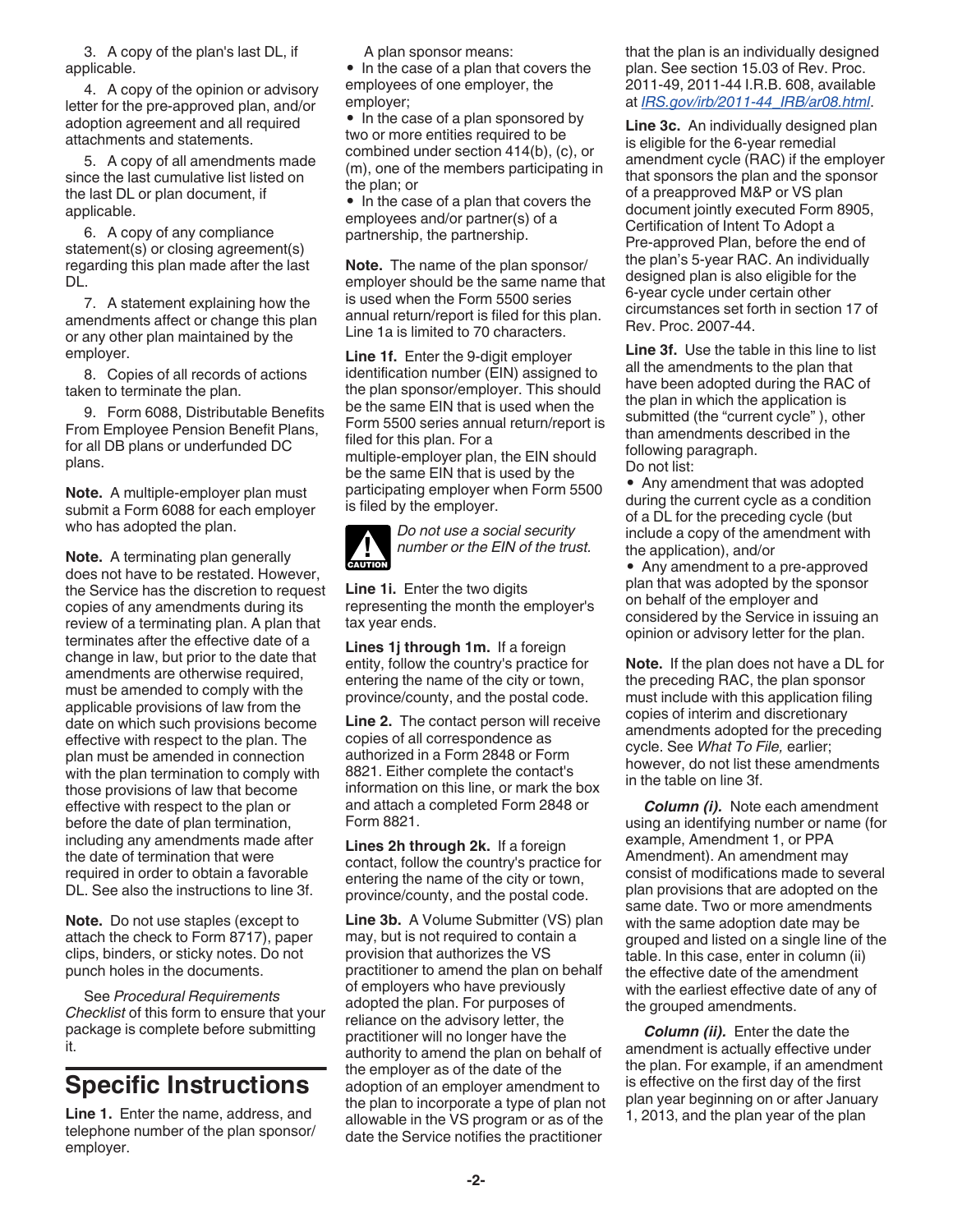ends on June 30, the date to be entered in column (ii) is 07/01/2013.

*Column (iii).* If the amendment is in proposed form enter 09/09/9999.

*Column (iv) and (v).* Mark with an "X" whether the amendment is an interim or a discretionary amendment. If the amendment contains both interim and discretionary provisions, mark both columns (iv) and (v) with an "X."

*Column (vi).* For each individual amendment listed, did the pre-approved plan sponsor have the power to amend the plan on behalf of the adopting employer? If "Yes" enter "X" in this column.

*Column (vii).* Note the due date of the employer's tax return, including extensions, if applicable for the year in which the amendments were adopted. If the relevant amendment is discretionary only, this field should be blank.

**Line 3h.** Designate the specific tax return the employer uses to file its return. For example, Form 1120, 1040, or Form 990 series (in the case of a tax-exempt employer). For a tax-exempt employer, the section 990 series is a substitute for an income tax return. If no tax return is filed by the entity (such as a governmental employer), write "N/A". See section 5.06(2) of Rev. Proc. 2007-44 for details.

**Line 4a.** This field is limited to 70 characters, including spaces. Fill in the name as it should appear on the DL to the extent permitted. Keep in mind that "Employees" and "Trust" are not necessary in the plan name and will be left off if space does not permit.

**Line 4b.** Enter the three-digit plan number. This should be the same number that is used when the Form 5500 annual series return/report is filed.

**Line 4c.** Plan month means the month in which the plan year ends. Enter the two-digit month (MM).

**Line 4e.** Enter the total number of participants. A participant is:

1. Any employee participating in the plan, including employees under a section 401(k) qualified cash or deferred arrangement who are eligible but do not make elective deferrals,

2. Retirees and other former employees who have a nonforfeitable right to benefits under the plan, and

3. The beneficiaries of a deceased employee who is receiving or will in the future receive benefits under the plan. Include one beneficiary for each

deceased employee regardless of the number of individuals receiving benefits.

**Example.** Payment of a deceased employee's benefit to three children is considered a payment to one beneficiary.

**Lines 4f and 4g.** See Notice 2002-1, 2002-2 I.R.B. 283 (as amplified by Notice 2003-49, 2003-32 I.R.B. 294, and Notice 2011-86, 2011-45 I.R.B. 698), for further details, including how to determine compensation.

**Line 5.** Attach copies of records of all actions taken to terminate the plan, such as board of directors' resolutions, etc.

**Line 5a(1).** An application is deemed to be filed in connection with plan termination if it is filed no later than the later of (i) 1 year from the effective date of termination or (ii) 1 year from the date on which the action terminating the plan is adopted. However, in no event can the application be filed later than 12 months from the date of distribution of substantially all plan assets in connection with the termination of the plan.

**Line 5b.** Assets must be distributed as soon as administratively feasible after the date of termination. See Rev. Rul. 89-87, 1989-2 C.B. 81.

**Note.** Rev. Proc. 2013-6 contains the guidance under which the DL program is administered, and is updated annually. The application should be filed in accordance with Rev. Proc. 2007-44 (as revised by Ann. 2011-82), and Rev. Proc. 2013-6, as updated.

**Line 5c(1).** Check "No" only if there will be no reversion of plan assets to the employer.

**Line 5c(3).** For the definition of a qualified replacement plan, see section 4980(d)(2).

**Line 6a.** A Pension Equity Plan (PEP) is a DB plan which, rather than or in addition to expressing the accrued benefit as a life annuity commencing at normal retirement age, defines benefits for each employee as an amount equal to an accumulated percentage of final pay. Benefits are generally described as a percentage of final pay with the percentage determined as the accumulation of percentage points or lump-sum credits received for each year of service. Generally, the accumulated percentage points or lump-sum credits are multiplied by final average or career average compensation to determine the lump-sum amount.

A cash balance plan is a DB plan which, rather than or in addition to expressing the accrued benefit as a life annuity commencing at normal retirement age, defines benefits for each employee in terms more common to a DC plan, that is, as a single-sum distribution amount equal to the employee's hypothetical account balance. Benefits consist of an accumulation of hypothetical allocation credits to an account plus hypothetical accumulated interest credits on that account.

**Line 6b(2).** If the plan's normal retirement age is below 62, the employer (or trustees in the case of a multi-employer plan) must submit a signed statement that this is a good faith determination of the typical retirement age for the industry in which the covered workforce is employed. See Regulations section 1.401(a)-1. If this is a governmental plan, leave blank.

**Line7a(1).** If the employer is a member of a controlled group of corporations, trades or businesses under common control, or an ASG, all employees of the group will be treated as employed by a single employer for purposes of certain qualification requirements. Attach a statement that provides the following in detail:

1. All members of the controlled group,

2. The relationship of each member to the plan sponsor,

3. The type(s) of plan(s) maintained by each employer, and

4. Plans common to all members.

**Line 7a(2).** Check "Yes" if the plan sponsor is a member of an ASG, controlled group of corporations or group of trades or businesses under common control within the meaning of section 414(b) or (c); is a foreign entity, a nonresident alien individual, foreign corporations, foreign partnerships, foreign trusts, foreign estates, and any other person that is not a United States person. See sections 1473(5) and 7701(a)(30).

**Line 7b.** If "Yes," complete only applicable sections of this form. Governmental plans under section 414(d) are exempt from certain qualification requirements and are deemed to satisfy certain other qualification requirements under certain conditions. For example, the nondiscrimination rules, minimum participation rules, top heavy rules, and minimum funding standards do not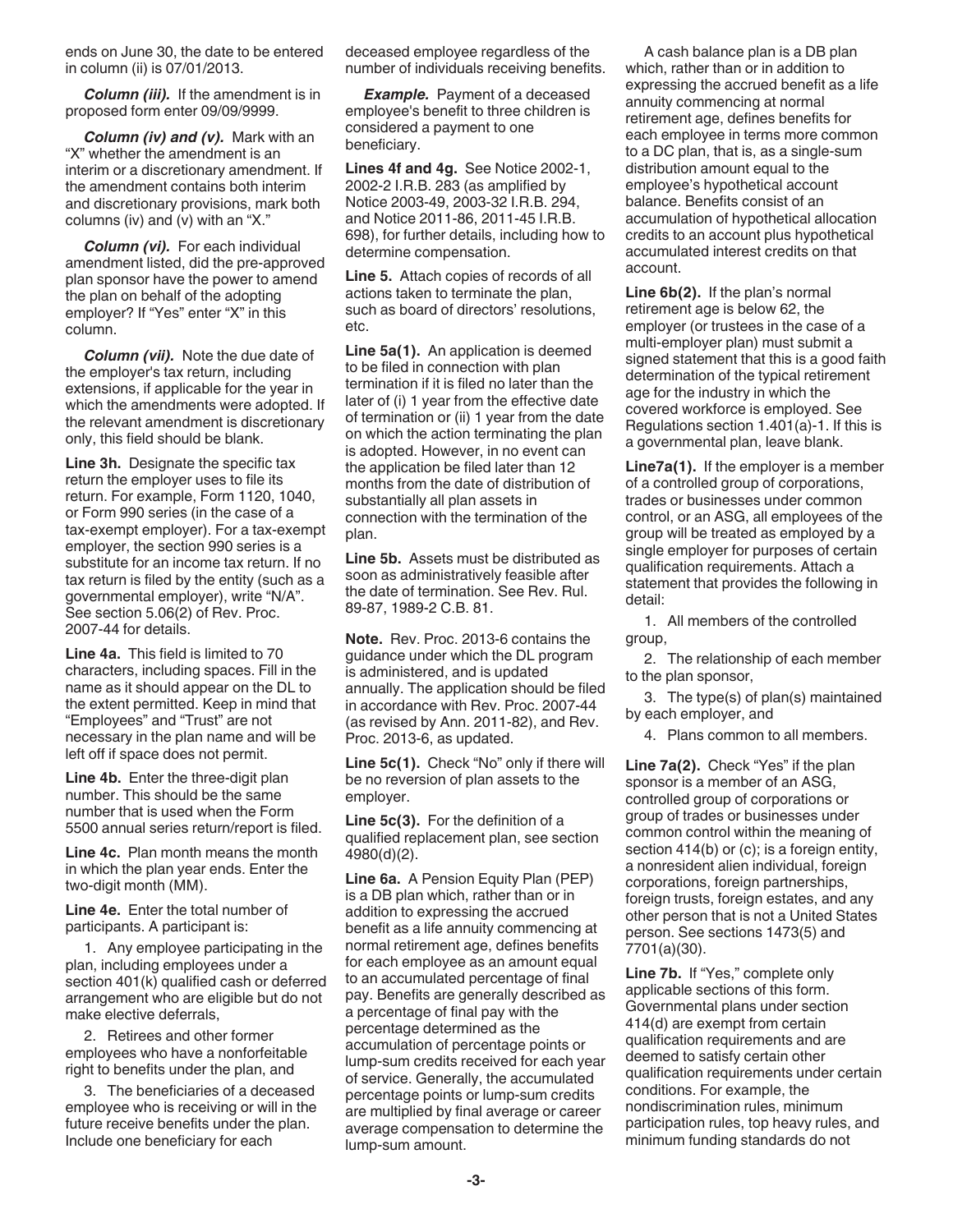apply to governmental plans. In addition, such plans meet the vesting rules if they meet the pre-ERISA vesting requirements.

**Line 7c.** If a church plan has not made such an election, complete only the portions of this form that apply.

A church plan (for which no special election under section 410(d) has been made) is ordinarily not subject to various qualification requirements. Section provisions that do not apply to a nonelecting church plan include section 410 (relating to minimum participation standards), section 411 (relating to minimum vesting standards), section 412 (relating to minimum funding standards for pension plans), and section 4975 (relating to prohibited transactions). In addition, provisions relating to joint and survivor annuities, mergers and consolidations, assignment or alienation of benefits, time of benefit commencement, certain social security increases, withdrawals of employee contributions, and distributions after plan termination, respectively, also do not apply.

**Line 7g.** If the plan involves a section 401(h) feature, reference the feature in the cover letter and note that this feature is part of the termination application. The cover letter must specifically state the location of plan provisions that relate to the section 401(h) feature.

**Line 8.** Section 3001 of the Employee Retirement Income Security Act (ERISA) requires the applicants subject to section 410 to provide evidence that each employee who qualifies as an interested party has been notified of the filing of the application. If "Yes" is checked, it means that each employee has been notified as required by Regulations section 1.7476-1. If this is a one-person plan or if this plan is not subject to section 410, a copy of the notice is not required to be attached to this application. If "No" is checked or this line is blank, the application will be returned.

Rules defining "interested parties" and the form of notification are in Regulations section 1.7476-1.

**Line 11i.** If "Yes," attach a separate statement providing the name, EIN, and plan type of the other plan, and a copy of pertinent plan provisions from the related plan regarding the offset.

**Line 12.** If "Yes," attach a statement that provides the following:

- 1. Name of plans involved,
- 2. Type of plan,

3. Date of merger, consolidation, spinoff, or a transfer of plan assets or liabilities, and

4. Verification that each plan involved was qualified at the time of the merger, consolidation, spinoff, or a transfer of plan assets or liabilities.

**Note.** Verification includes a copy of a prior DL, if any, the appropriate opinion or advisory letter, and adoption agreement/plan document. Otherwise, provide a signed and dated copy of the most recent restatement and any subsequent amendments.

The plan and amendments submitted to verify the plan was qualified prior to the merger, consolidation, spinoff, or a transfer of plan assets or liabilities are for information purposes only and will not be ruled on.

If applicable, file Form 5310-A, Notice of Plan Merger or Consolidation, Spinoff, or Transfer of Plan Assets or Liabilities; Notice of Qualified Separate Lines of Business, 30 days prior to the merger, consolidation, or transfer of assets or liabilities.

**Note.** A termination/reestablishment transaction occurs when an employer terminates an overfunded DB plan, receives the excess assets, and then establishes a new DB plan covering the active employee.

**Line 14.** If "adverse business conditions" is checked as the reason for termination, attach an explanation detailing the conditions that require termination of the plan.

**Line 16a.** A dropped participant means any participant who has terminated employment even if their benefits have not been distributed.

Enter the number of participants who separated from vesting service with less than 100% vesting in their accrued benefit or account balance. If there is a 20% reduction in participants for any period, attach an explanation as to why this would not constitute a partial termination.

**Line 17b.** The accrued benefits of a plan participant may not be reduced on plan termination. A plan amendment (including an amendment terminating a plan) that effectively eliminates or reduces an early retirement benefit or a retirement type subsidy for benefits attributable to pre-amendment service is treated as reducing the accrued benefit of a participant if subsequent to termination the participant could satisfy the conditions necessary to receive

such benefits. See section 411(d)(6), Regulations section 1.411(d)-3, and Rev. Rul. 85-6, 1985-1 C.B. 133.

**Line 17c.** Regulations section 1.401(a)-20, Q&A-2 provides, in part, that the requirements of sections 401(a) (11) and 417 apply to the payments under annuity contracts, not to the distributions of annuity contracts.

**Line 17e.** Answer "Yes" if any plan assets were contributed in the form of, or invested in, obligations or property of the employer (including any entity related to the employer under section 414(b) or 414(c)).

**Line 17g.** Section 436 requires the calculation of the Adjusted Funding Target Attainment Percentage (AFTAP) to determine whether the plan is subject to limits on plan amendments, lump-sum distributions, or benefit accruals. Attach copies of the AFTAP certification. If the employer has filed for bankruptcy, please provide the type and date of the bankruptcy filing.

**Line 17i.** All plan liabilities must be satisfied before assets can revert to the employer upon termination of the plan. All liabilities will not be satisfied if the value of retirement-type subsidies are not provided participants who, after the date of the proposed termination, satisfy certain pre-termination conditions necessary to receive such benefits. See section 401(a)(2) and Regulations section 1.401-2(a)(1). The annuity contracts purchased must be guaranteed for each participant. However, in order to maintain qualification of a continuing pension plan, the contracts covering participants' accrued benefits in the plan must not be distributed except in accordance with Regulations section  $1.401 - 1(b)(1)(i)$ .

**Line 17i(2).** If the answer to this item is "Yes," attach a list that includes the:

1. Name(s) of the plan sponsor(s),

- 2. Employer or sponsor(s) EIN(s),
- 3. Administrator's identification number(s),

4. Plan number(s),

5. An explanation of the transaction(s) including:

a. The amount(s) of any reversion(s),

- b. The date(s) of termination, and
- c. The reason(s) for termination.

**Line 17j(1).** For this question only, "single-sum distribution" will mean a single payment of the value of a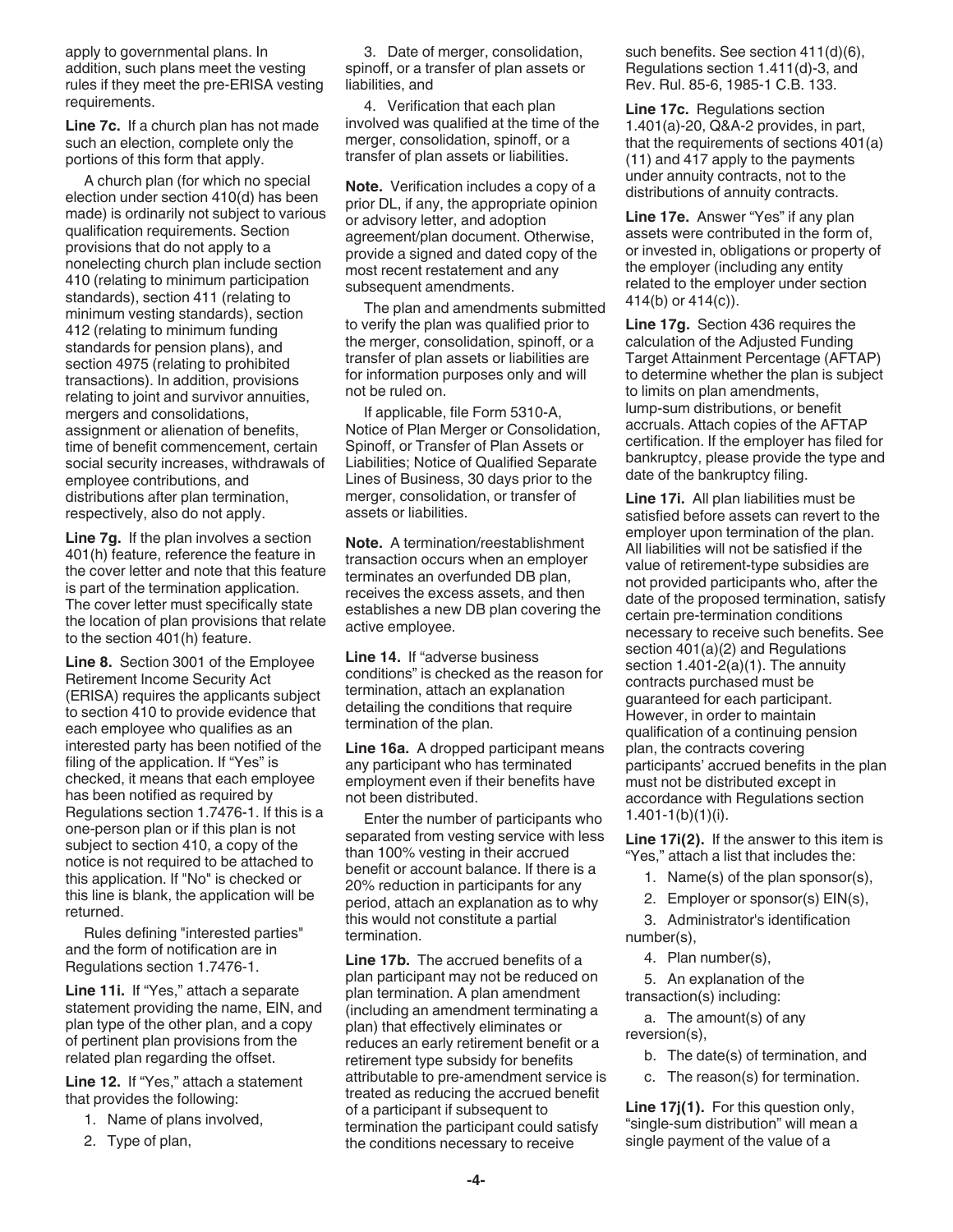participant's benefits or a series of payments that do not provide substantially equal payments (either alone or in conjunction with other benefit payments) over the life of the participant.

**Line 17m.** Attach a statement for each plan that includes the following information:

- 1. Name of plan,
- 2. Type of plan,

3. Form of plan (standardized, non-standardized, VS, or individually designed),

- 4. Plan number,
- 5. Vesting schedule, and

6. Whether the plan has received a DL or an application for a letter is pending with the IRS.

**Line 17n.** Applicable DC plans are required to contain the participant diversification rights under section 401(a)(35). In general, an applicable DC plan means any DC plan that holds publicly traded employer securities. DC plans are required to have plan language reflecting the section 401(a) (35) rights, with exceptions including the following:

1. The terms of the plan do not permit any investments in employer securities.

2. The terms of the plan provide that the plan may invest in employer securities, but only if these securities are held indirectly as part of a broader fund that is:

a. A regulated investment company described in section 851(a),

b. A common or collective trust fund or pooled investment fund maintained by a bank or trust company supervised by a State or a Federal agency,

c. A pooled investment fund of an insurance company that is qualified to do business in a State, or

d. An investment fund managed by an investment manager within the meaning of section (3)(38) of ERISA for a multi-employer plan.

3. The terms of the plan state that the plan is a one-participant retirement plan as defined in section 401(a)(35)(E) (iv).

4. The plan is an ESOP, described in section 4975(e)(7), that does not hold any amounts subject to sections 401(k) or (m) and is separate from any other plan of the employer.

**Line 19b.** Enter the amount of forfeitures for each of the plan years on the chart. If these forfeitures resulted from a cashout for a year not listed on line 19, attach a statement indicating the year of the cashout.

**Line 19c.** Enter the amount of transfers and rollovers received from qualified plans (under section 401(a) and/or conduit IRAs) for each of the plan years entered. Submit proof that any rollovers or asset transfers received were from a qualified plan or IRA (for example, DL and timely interim amendments).

**Line 21.** Complete the statement showing the estimated fair market value of the plan assets and liabilities as of the proposed date of termination or the latest valuation date.

Include and clearly identify all liabilities (other than liabilities for benefit payments due after the date of plan termination) that are unpaid as of the proposed termination date or that are paid or payable from plan assets after the proposed date of plan termination under the provisions of the plan.

Liabilities include expenses, fees, other administrative costs, and benefit payments due and not paid before the proposed termination date or latest valuation date.

**Line 21c(4).** Include investment securities issued by a corporate entity at a stated interest rate repayable on a particular future date such as most bonds, debentures, convertible debentures, commercial paper, and zero coupon bonds. Do not include debt securities of governmental units or municipalities.

**Line 21c(7)(A).** Include the current value of real property owned by the plan which produces income from rentals, etc. Do not include this property on line 21e (building equipment, and other property used in plan operations).

**Line 21c(9) and (10).** Attach a list of outstanding loans from the plan. Include the following information:

1. Signed and dated loan agreement.

2. Dollar amount of each loan(s).

3. Date of loan.

4. Balance of the loan at the date of termination.

5. Account balance prior to the date of the loan.

6. Identify all disqualified persons as described by section 4975(e).

7. Amortization.

8. Repayment schedule.

**Line 21c(12).** Include allocated and unallocated contracts including plan-owned life insurance.

**Line 21i.** "Acquisition indebtedness," for debt-financed property other than real property, means the outstanding amount of the principal debt incurred:

1. By the organization in acquiring or improving the property,

2. Before the acquisition or improvement of the property if the debt was incurred only to acquire or improve the property, or

3. After the acquisition or improvement of the property if the debt was incurred only to acquire or improve the property and was reasonably foreseeable at the time of such acquisition or improvement. For more details, see section 514(c).

#### **How To Get Forms, Publications, and Assistance**

*Getting tax forms, instructions, and publications***.** Visit *[IRS.gov/Forms](https://www.irs.gov/forms-instructions)* to download current and prior-year forms, instructions, and publications.

*Ordering tax forms, instructions, and publications*. Go to *[IRS.gov/](https://www.irs.gov/OrderForms) [OrderForms](https://www.irs.gov/OrderForms)* to order current forms, instructions, and publications, call 800-829-3676 to order prior-year forms and instructions. Your order should arrive within 10 business days.

*Tax questions***.** If you have a tax question not answered by this publication, go to the IRS Interactive Tax Assistant page at *[IRS.gov/Help/ITA](https://www.irs.gov/help/ita)*  where you can find topics using the search feature or by viewing the categories listed.

For questions regarding this form, call Employee Plans Customer Service toll free at 877-829-5500.

**Privacy Act and Paperwork Reduction Act Notice.** We ask for the information on this form to carry out the Internal Revenue laws of the United States. Under sections 401, 403, 410, 411, 412, and 414 and their regulations it is our legal right to ask for this information. Section 6109 requires you to provide your identifying number. You are not required to have your plan's qualification status determined by the IRS. However, if you want your plan's qualification status determined by the IRS, you are required to give us the information on this form. We need it to determine your plan's qualification status at the time of the plan's